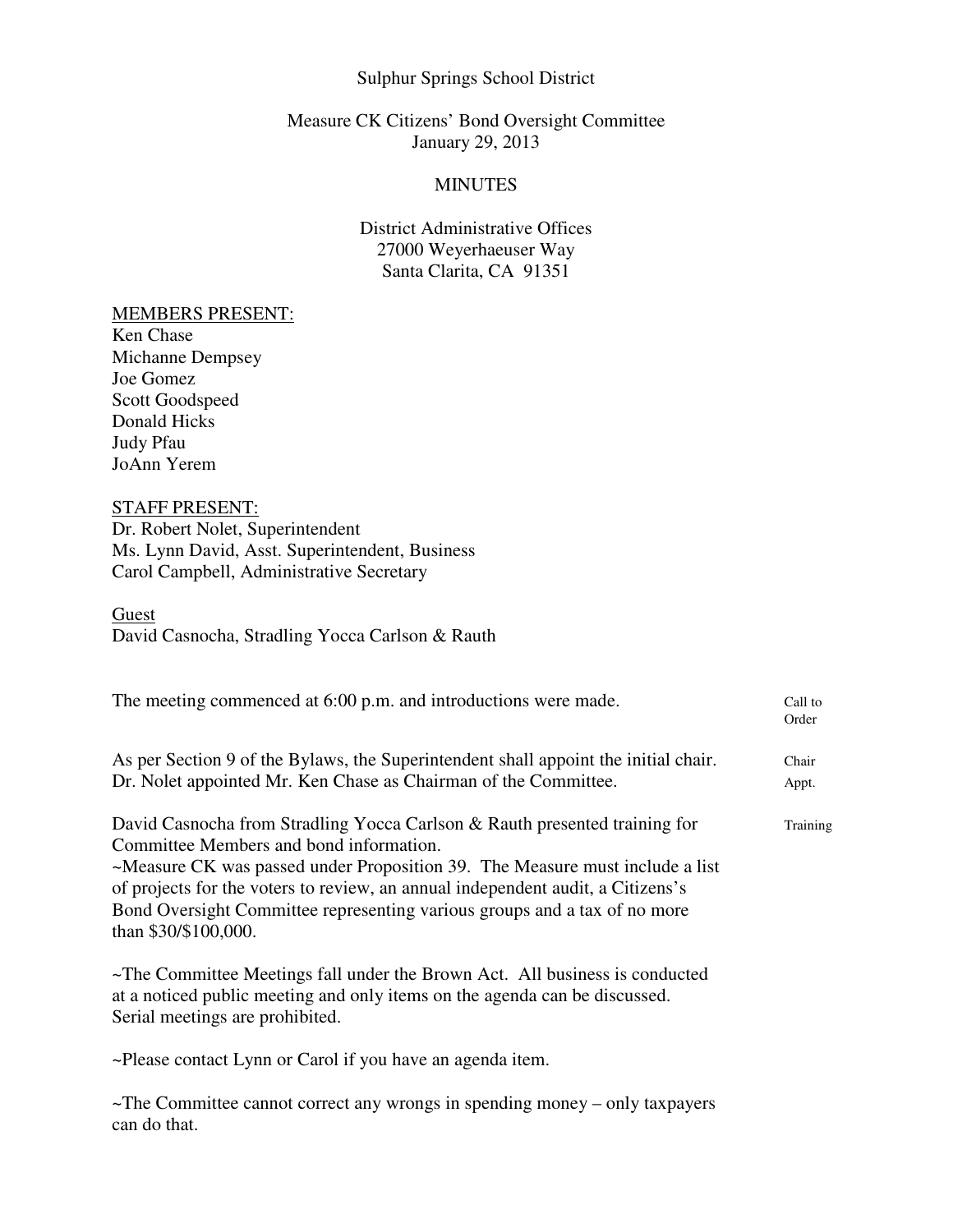~Duties: The duties of the Committee are to review expenditures are related to the projects stated in the Resolution which were reviewed in Exhibit A and B of Resolution No. R-12-09. Bond proceeds are not for teacher or administrative salaries except for the reimbursement of District staff when performing work on or necessary and incidental to the bond projects.

~Inform the Public: The Chair is the spokesperson in agreement with the Committee. Information can be shared through the annual report, the District newsletter and the website.

~Annual Report: The Committee will present to the Board an annual written report. The first report should be due February, 2014 for the year January 29, 2013 – June 30, 2013. It was suggested to review other districts annual reports.

~Authorized Activities: The Committee may review and District's annual audit report, inspect school facilities, review deferred maintenance plans (how to take care of the completed bond projects), review cost saving measures.

~Membership: The Oversight Committee is an oversight committee, not an advisory committee and therefore is not subject to Conflict of Interest Form 700. According to Bylaws, each member will serve a term of two years commencing on the date of the first Committee Meeting. At the Committee's first meeting, members will draw lots or volunteer to select two members to serve for an initial one year term and the remaining members for an initial two year term.

~Meetings: The Committee will meet at least once a year but no more than quarterly.

~District Support: The District will maintain the website with roster and roll, ballot measure, Committee agendas and minutes, Bylaws, expenditure reports, Prop. 39 audits and the Master Plan.

The committee is an oversight committee and does not make decisions. Members could be sued but this is rare. The District will check into adding members as additional insured to the District's insurance policy.

| Ken Chase asked for volunteers for the Co-Chair position. Scott Goodspeed<br>volunteered to fill this position.                                                                                                                                                         | Co Chair<br>Election |
|-------------------------------------------------------------------------------------------------------------------------------------------------------------------------------------------------------------------------------------------------------------------------|----------------------|
| The Committee was asked for volunteers to accept the one year term. Judy Pfau<br>volunteered to be a one year member. Lots were drawn for the other one year<br>term with Joe Gomez receiving the one year lot. The remaining five members<br>will serve for two years. | Term<br>Selection    |
| Lynn David presented updates:<br>~She reviewed the Master Plan Scope and Estimate Review as prepared<br>by Lundgren Management.                                                                                                                                         | Updates              |
| ~Keygent is the financial advisor.                                                                                                                                                                                                                                      |                      |
| $\sim$ The first bond issuance is scheduled for March in the amount of \$12.5 million                                                                                                                                                                                   |                      |
| with half going towards projects and half going towards debt payment. The                                                                                                                                                                                               |                      |
| second, larger issuance is scheduled for September, 2014. Each issuance must be<br>spent in three years.                                                                                                                                                                |                      |
| $\sim$ Two architectural firms will be board approved on February 13, 2013 for                                                                                                                                                                                          |                      |